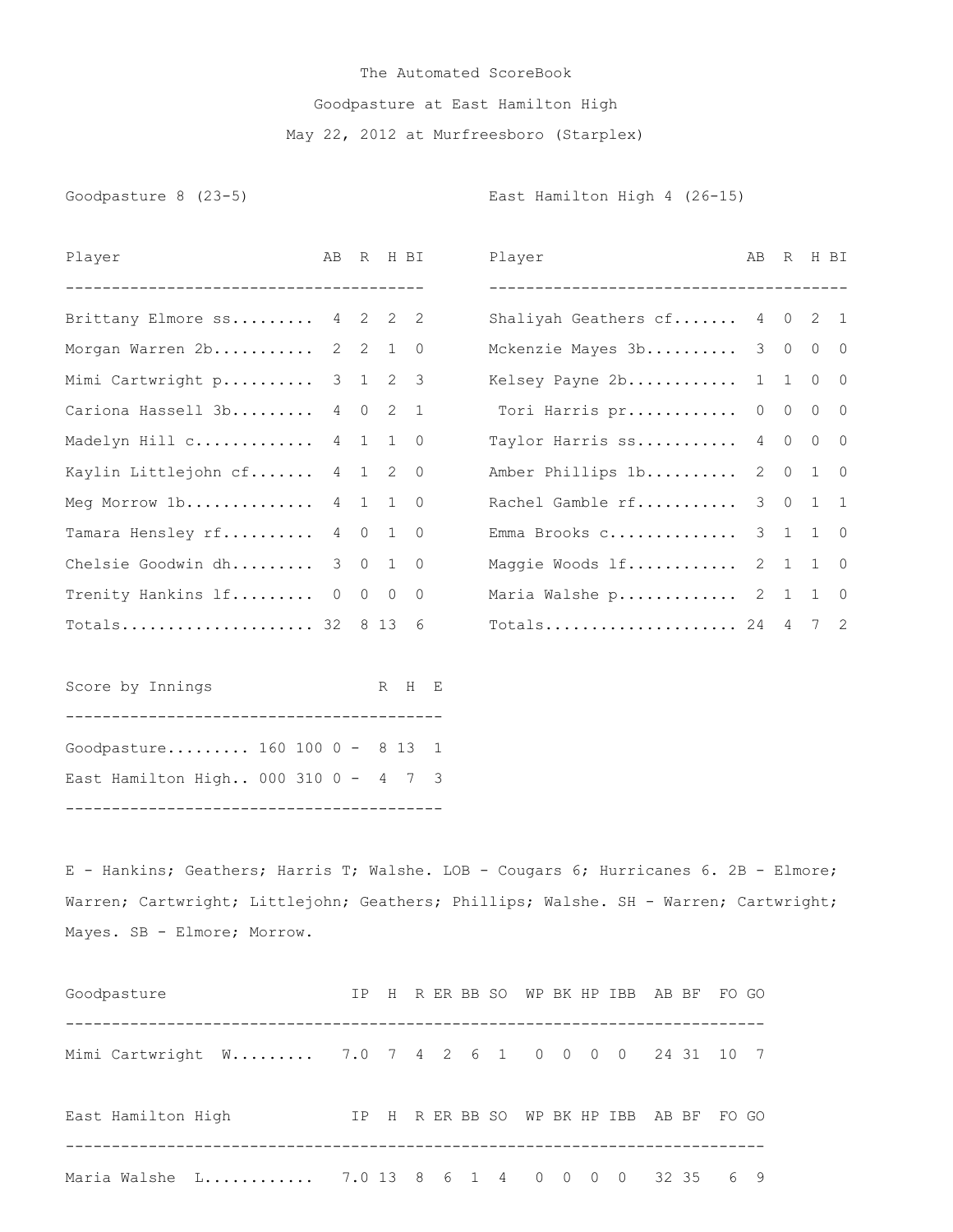Strikeouts - Hill; Morrow 2; Goodwin; Mayes. Walks - Warren; Payne 3; Phillips; Woods; Walshe.

Umpires -

Start: 5:00 Time: 6:45 Attendance:

Game: AA1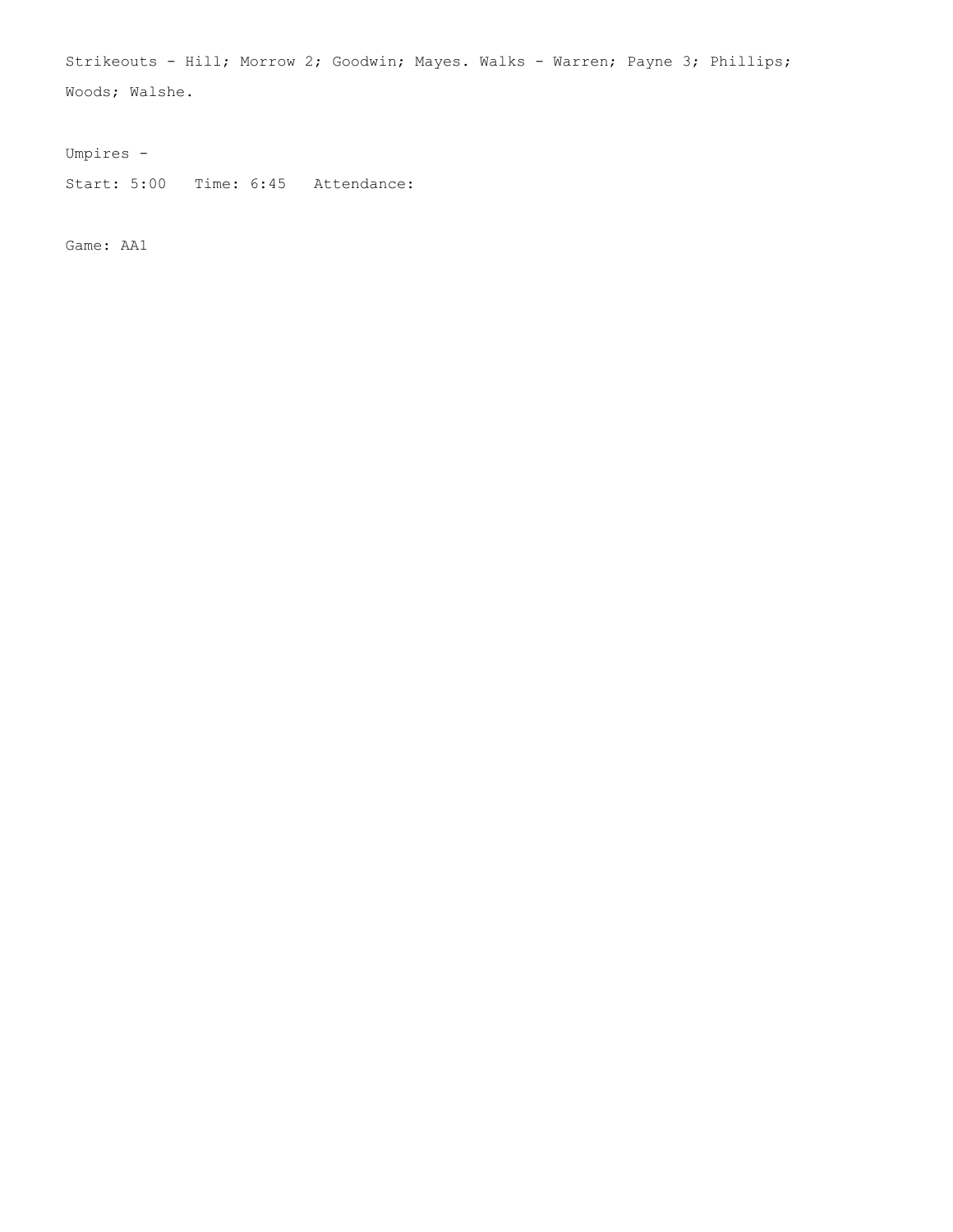## The Automated ScoreBook

Goodpasture at East Hamilton High - Play-by-Play

May 22, 2012 at Murfreesboro (Starplex)

Score by Innings R H E ----------------------------------------- Goodpasture......... 160 100 0 - 8 13 1 East Hamilton High.. 000 310 0 - 4 7 3 -----------------------------------------

Goodpasture starters: 2/ss Elmore; 31/2b Warren; 25/p Cartwright; 20/3b Hassell; 8/c Hill; 22/cf Littlejohn; 23/1b Morrow; 32/rf Hensley; 4/dh Goodwin; 13/lf Hankins; East Hamilton High starters: 1/cf Geathers; 2/3b Mayes; 12/2b Payne; 16/ss

Harris T; 10/1b Phillips; 5/rf Gamble; 8/c Brooks; 15/1f Woods; 11/p Walshe;

**Goodpasture 1st -** Elmore singled. Elmore stole second. Warren grounded out to 3b, SAC; Elmore advanced to third. Cartwright grounded out to 1b, SAC, RBI; Elmore scored. Hassell flied out to cf. *1 run, 1 hit, 0 errors, 0 LOB.*

**East Hamilton High 1st -** Geathers singled to third base. Mayes out at first p to 2b, SAC; Geathers advanced to second. Payne walked; Geathers advanced to third on the throw. Harris T popped up to c; Payne advanced to second on the throw. Phillips flied out to ss. *0 runs, 1 hit, 0 errors, 2 LOB.*

**Goodpasture 2nd -** Hill singled to left field. Littlejohn singled to shortstop; Hill advanced to second. Morrow reached on an error by p; Littlejohn advanced to third; Hill scored on the throw, unearned. Morrow stole second. Hensley grounded out to p. Goodwin struck out. Elmore doubled to left field, 2 RBI; Morrow scored; Littlejohn scored. Warren reached on an error by ss. Cartwright doubled to center field, 2 RBI; Warren scored; Elmore scored. Hassell singled, advanced to second on an error by cf; Cartwright scored, unearned. Hill popped up to 2b. *6 runs, 5 hits, 3 errors, 1 LOB.*

**East Hamilton High 2nd -** Gamble singled to center field. Brooks popped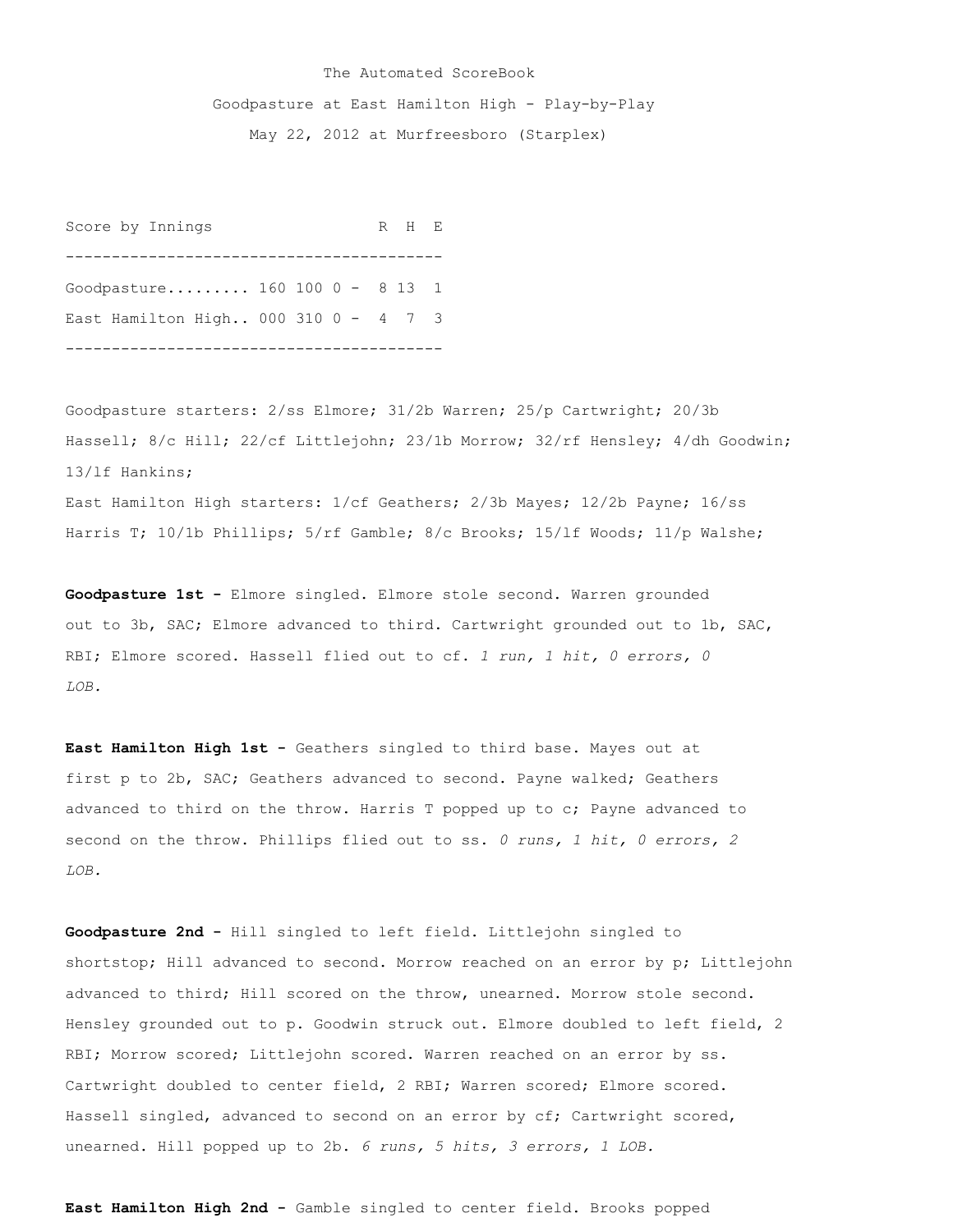up to c. Woods singled to third base; Gamble out at second 3b to 2b. Walshe walked; Woods advanced to second. Geathers grounded out to 2b. *0 runs, 2 hits, 0 errors, 2 LOB.*

**Goodpasture 3rd -** Littlejohn flied out to cf. Morrow struck out swinging. Hensley singled to right field. Goodwin singled to center field; Hensley advanced to second. Elmore grounded out to p. *0 runs, 2 hits, 0 errors, 2 LOB.*

**East Hamilton High 3rd -** Mayes grounded out to ss. Payne walked. Harris T lined out to 3b; Payne out at first 3b to 1b. *0 runs, 0 hits, 0 errors, 0 LOB.*

**Goodpasture 4th -** Warren doubled to center field. Cartwright flied out to rf; Warren advanced to third. Hassell flied out to cf, RBI; Warren scored on the throw. Hill struck out. *1 run, 1 hit, 0 errors, 0 LOB.*

**East Hamilton High 4th -** Phillips walked. Gamble popped up to c; Phillips out at second c to 2b. Brooks singled to left field. Harris pinch ran for Payne. Woods walked; Brooks advanced to second. Walshe doubled, advanced to third on an error by lf; Woods scored, unearned; Brooks scored, unearned. Geathers doubled to center field, RBI; Walshe scored. Mayes struck out. *3 runs, 3 hits, 1 error, 1 LOB.*

**Goodpasture 5th -** Payne to 2b for Harris. Littlejohn grounded out to ss. Morrow singled to third base. Hensley grounded out to 2b; Morrow out at second 2b. *0 runs, 1 hit, 0 errors, 0 LOB.*

**East Hamilton High 5th -** Payne walked. Harris T flied out to lf. Phillips doubled to left field; Payne advanced to third. Gamble grounded out to 2b, RBI; Phillips advanced to third; Payne scored. Brooks grounded out to ss. *1 run, 1 hit, 0 errors, 1 LOB.*

**Goodpasture 6th -** Goodwin flied out to cf. Elmore grounded out to 3b. Warren walked. Cartwright singled to shortstop; Warren advanced to second. Hassell singled to shortstop; Cartwright out at second ss to 2b; Warren advanced to third. *0 runs, 2 hits, 0 errors, 2 LOB.*

**East Hamilton High 6th -** Woods grounded out to 2b. Walshe grounded out